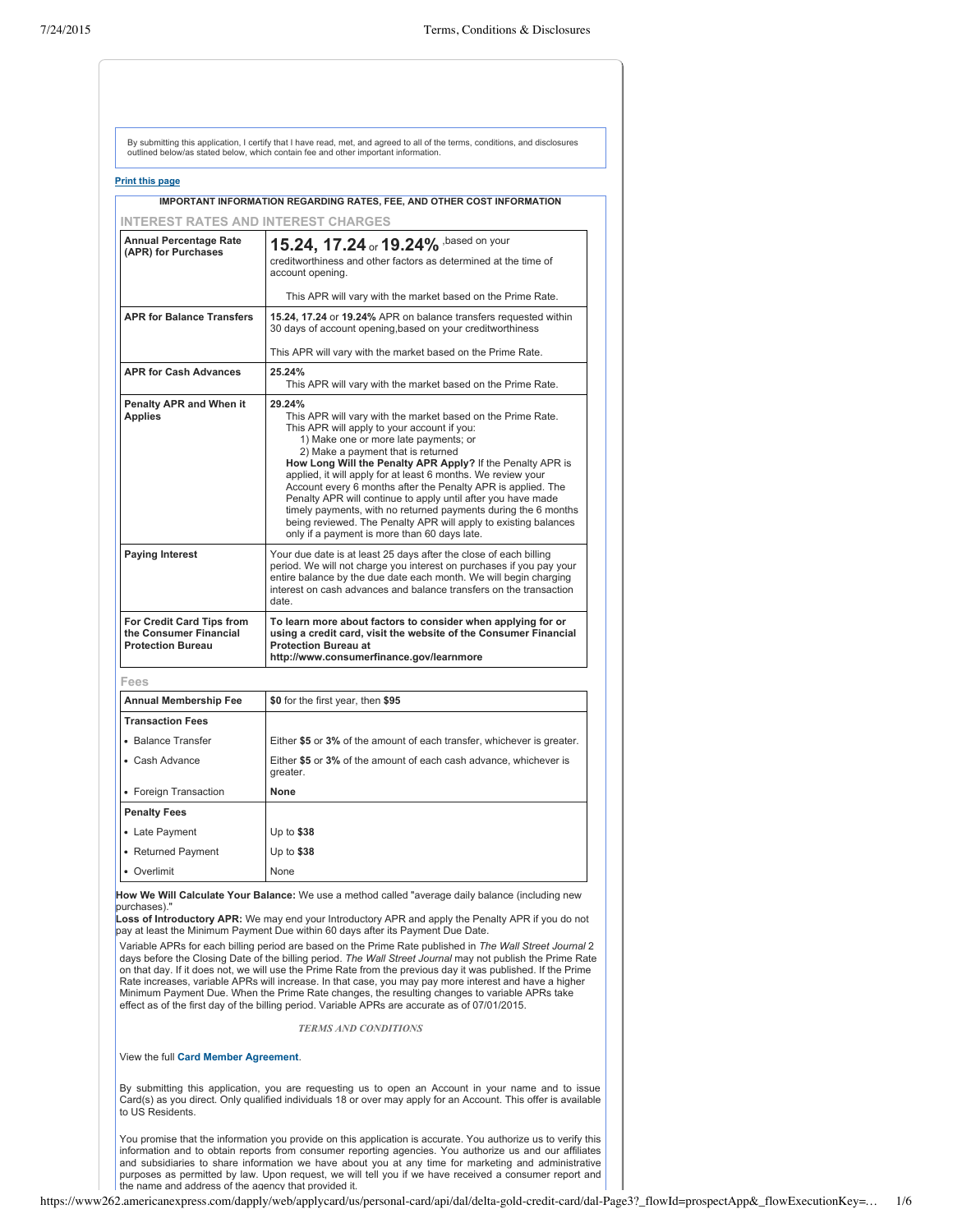When you use your Account (or sign or keep the Card), you agree to the terms of the Card Member<br>Agreement that will be provided to you. **Your Card Member Agreement includes an arbitration provision, which restricts your opportunity to have claims related to the account heard in court or resolved by a jury, and to participate in a class action or similar proceeding.**

We may change the Card Member Agreement subject to applicable law. We may do this in response to the business, legal, or competitive environment. Changes to some terms may require 45 days advance notice, and we will tell you in the notice if you have the right to reject a change. We cannot change certain terms during the first year of your Card Membership.

**Additional Cards:** Additional Card Members do not have accounts with us but they can use your Account subject to the terms of the Card Member Agreement. You are responsible for all use of your Account by Additional Card Members and anyone they allow to use your Account. You must pay for all charges they make. You authorize us to give Additional Card Members information about your Account and to discuss it with them.

**Patriot Act Notice:** Federal law requires all financial institutions to obtain, verify and record information that identifies each person who opens an account, including your name, address, date of birth and other information that will allow us to verify your identity.

**Balance Transfers:** Only balance transfers from accounts in your name requested within 30 days from the date of account opening will be approved. We will charge your Card account for the total approved amount of all balance transfers. No transfer will be processed if: (1) any requested transfer is less than \$100; (2) the total amount of all requested transfers exceeds the lesser of \$7,500 or 50% of your credit limit; or (3) charging the requested transfers to your Card account would cause your total account balance to exceed your credit limit. We will not initiate any balance transfer until at least ten days after we have mailed or otherwise provided the Card Member Agreement to you. In some cases, it may take up to six weeks to complete a balance transfer. Please be sure to make all required payments on any account from which you are transferring a balance until the balance transfer is credited to that account. You authorize us to verify the balance of such accounts. You may not transfer balances from any account issued by American Express or any of its affiliates. Additional Card Members may not request or authorize balance transfers. Your balance transfer request may be declined if any of your American Express accounts are not in good standing.

**Notice to Married Wisconsin Residents:** No provision of any marital property agreement, unilateral agreement, or court decree under Wisconsin's Marital Property Act will adversely affect a creditor's interest unless, prior to the time credit is granted, the creditor is furnished a copy of that agreement or decree or is given complete information about the agreement or decree.

New York residents may contact the New York Department of Financial Services to obtain a comparative list of credit card rates, fees, and grace periods by calling 1-800-518-8866.

## **An Applicant, if married, may apply for a separate account.**

the name and address of the agency that provided it.

**Cash advance at ATMs:** We may issue you a Personal Identification Number (PIN) to use to obtain cash advances at participating ATMs. Or you may request a PIN for cash advances by contacting us. We will send you a letter confirming your PIN.

The trademarks Delta, SkyMiles, and the Delta logo are exclusive property of Delta Air Lines, Inc. The trademarks are registered, or registrations are applied for, in countries of the world served by Delta© 2015. All SkyMiles program rules apply to SkyMiles program membership, miles, offers, mile accrual, mile redemption and travel benefits. To review the rules, please visit delta memberguide Offers The Gold Delta SkyMiles® delta.com/memberguide. Void where prohibited by law. Offers are subject to change without notice. Other restrictions apply.

**Notice to Delaware Residents:** Service charges not in excess of those permitted by law will be charged on the outstanding balances from month to month.

**Notice to Oregon Residents:** Service charges not in excess of those permitted by law will be charged on the outstanding balances from month to month. You may pay more than the minimum payment due, up to your entire outstanding balance, at any time.

**Notice to Ohio Residents:** The Ohio laws against discrimination require that all creditors make credit equally available to all credit worthy customers, and that credit reporting agencies maintain separate credit histories on each individual upon request. The Ohio civil rights commission administers compliance with this law.

The Gold Delta SkyMiles® Credit Card is issued by American Express, FSP. © 2015 American Express Bank, FSB. All Rights reserved.

POID APTK:0001

# **OFFER TERMS**

# **† Welcome bonus offer not available to applicants who have or have had this product. \$50 Statement Credit**

One statement credit for \$50 will be issued to your Card account after a Delta purchase is charged to your Gold Delta SkyMiles® Credit Card within your first 3 months of Card Membership. Purchases to meet the spend requirement include those made by both the Basic and Additional Card Members on the Card Account. Purchase must be made directly through Delta. A purchase may not qualify for the statement credit if it is submitted under a merchant code that has not been categorized as a Delta merchant code as of the date of the purchase(s). Credit will be issued as a Card Member statement credit approximately 8 12 weeks after your first Delta purchase. Additional Card Members on your account are not eligible for this offer. To receive the \$50 statement credit, your Card account must be active, in good standing, and not in default at the time of fulfillment.

American Express reserves the right to modify or revoke offer at any time. You can earn a \$50 statement credit after you make a qualifying Delta purchases on your Card within your first 3 months of Card Membership starting from the date your account is approved. In rare instances, your period to make your first Delta purchase may be shorter than 3 months if there is a delay in receiving your Card. Also, purchases may fall outside of the 3 month period in some cases, such as a delay in merchants submitting transactions to us or if the purchase date differs from the date you made the transaction. (For example, if you buy goods online, the purchase date may be the date the goods are shipped). For questions regarding your Card account, please call the number on the back of your Card.

# **30,000 Bonus Miles**

To qualify for the 30,000 bonus miles, you must make purchases with your Gold Delta SkyMiles® Credit Card that total \$1,000 or more within your first 3 months of Card Membership. Miles will be credited to your account 24 weeks after you reach the spend threshold. Qualifying purchases can be made by the Basic Card Member and any Additional Card Members on a single Card account. Purchases to meet the spend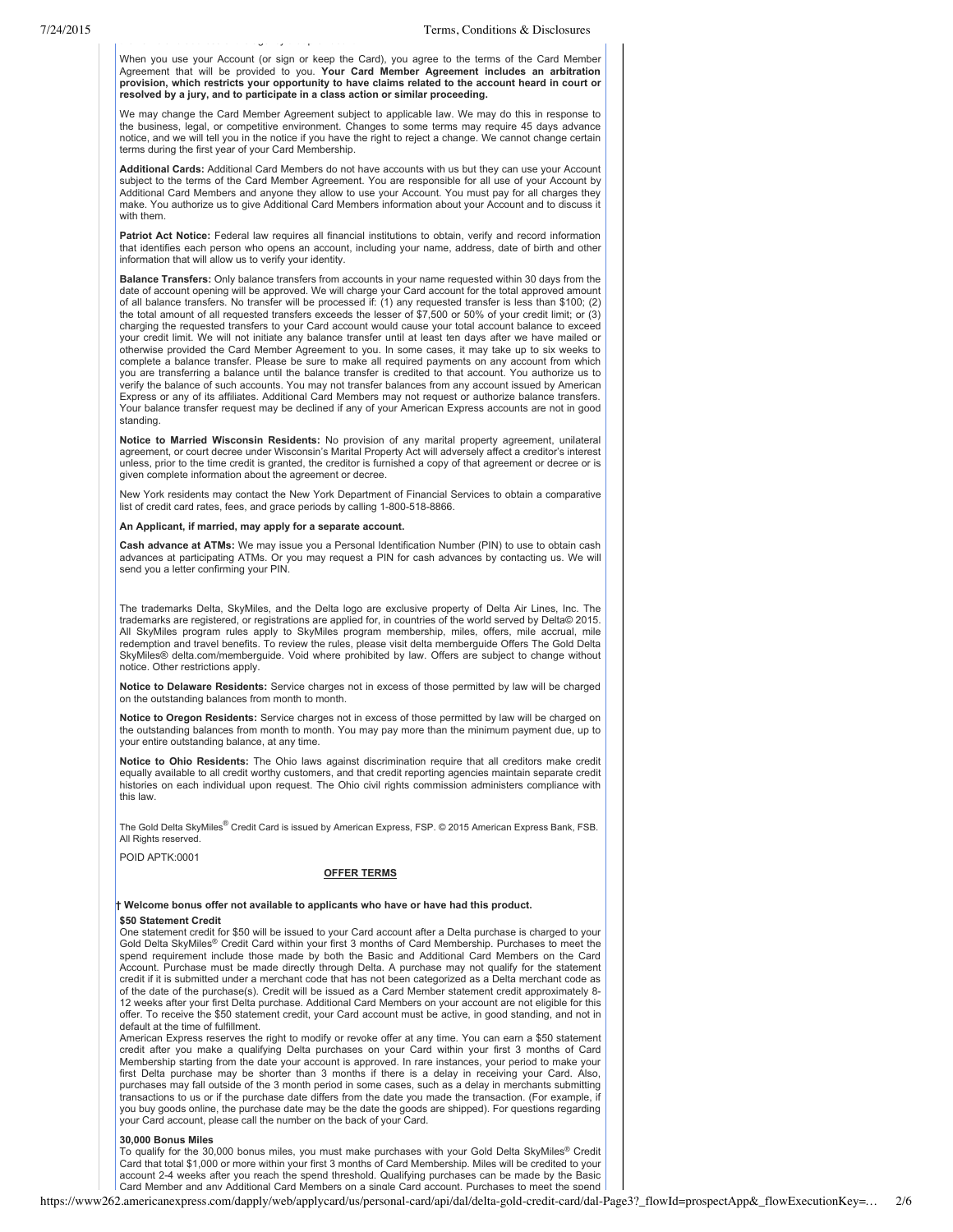Card Member and any Additional Card Members on a single Card account. Purchases to meet the spend requirement do NOT include fees or interest charges, balance transfers, cash advances, purchases of traveler's checks, purchases or reloading of prepaid cards, or purchases of any cash equivalents. Additional Card Members on your account are not eligible for this offer. To receive the 30,000 bonus miles, your Card account must be active, in good standing, and not in default at the time of fulfillment. American Express reserves the right to modify or revoke offer at any time.

You can earn 30,000 bonus miles after you spend \$1,000 or more in qualifying purchases on your Card within your first 3 months of Card Membership starting from the date your account is approved. In rare instances, your period to spend \$1,000 may be shorter than 3 months if there is a delay in receiving your Card. Also, purchases may fall outside of the 3 month period in some cases, such as a delay in merchants submitting transactions to us or if the purchase date differs from the date you made the transaction. (For example, if you buy goods online, the purchase date may be the date the goods are shipped). For questions regarding your Card account, please call the number on the back of your Card.

## **Instant Account**

If approved for an instant account number you will receive a temporary minimum line of credit in the amount of \$1,000 for use at [Delta.com.](https://www.delta.com/) Once you receive and activate your Card, you will have access to your full line of credit for use anywhere the Card is accepted.

## **Annual Fee**

The annual fee for the Gold Delta Skymiles Credit Card will be waived for the first year of Card Membership. The annual fee will be \$95.

# **BENEFIT TERMS**

# **The following benefits and services are subject to change or cancellation.**

#### **Account Manager**

Account Managers and Agents must be at least 18 years old.

# **Amex Auto Purchase Program**

\*Between 7/1/13 and 9/30/13, the average estimated savings off MSRP presented by TrueCar Certified Dealers to users of the American Express Auto Purchasing Program, based on users who configured virtual vehicles and subsequently purchased a new vehicle of the same make and model listed on the certificate from Certified Dealers, was \$3,146, including applicable vehicle specific manufacturer incentives. Your actual savings may vary based on multiple factors including the vehicle you select, region, dealer, and applicable vehicle specific manufacturer incentives which are subject to change. The Manufacturer's Suggested Retail Price ("MSRP") is determined by the manufacturer, and may not reflect the price at which vehicles are generally sold in the dealer's trade area as not all vehicles are sold at MSRP.

\*\*Upfront dealer pricing information and Guaranteed Savings not available in all states. In these states, a Target Price is shown, which is a market-based example of what you can reasonably expect to pay for your vehicle as configured. Your configured vehicle may not be available or instock at the Certified Dealer. With Guaranteed Savings, the selected TrueCar Certified Dealer guarantees that you will receive at least a certain, stated minimum savings amount off the base Manufacturer's Suggested Retail Price ("MSRP"), including any vehiclespecific manufacturer incentives that may be currently available. Guaranteed Savings only applies to new, instock vehicles at the selected TrueCar Certified Dealers. Incentives subject to certain terms, conditions and restrictions; see your TrueCar Certified Dealer for details.

Neither TrueCar nor American Express brokers, sells or leases motor vehicles. Each Certified Dealer sets its own pricing, and your actual purchase price is negotiated between you and the Certified Dealer. The Certified Dealer will confirm actual vehicle availability from in-stock inventory, including options and color choices.

American Express does not make any guarantees with respect to vehicle purchase. Fulfillment of this offer is the sole responsibility of the participating American Express merchant. Applicable for full car purchases, credit limitations apply

## **Award Travel**

Taxes and fees for Award Travel are the responsibility of the passenger and must be paid at the time the ticket is booked. Award seats may be limited on Delta Air Lines flights, and may not be available on all Delta Connection flights.

#### **Delta No Blackout Dates**

Although blackout dates have been eliminated on Delta flights, blackout dates may apply on partner flights and are defined by individual partner carriers.

# **Delta SkyMiles MarketPlace**

SkyMiles Marketplace is for use only by SkyMiles Medallion<sup>®</sup> members or customers that have a U.S. issued Delta SkyMiles Credit Card from American Express. All redemption offers and awards are subject to change and to the terms and conditions of each individual merchant. Offers, rules, and participating merchants are subject to change without notice. SkyMiles program rules apply to SkyMiles program membership, miles, offers, mile accrual, mile redemption, and travel benefits. Offers void where prohibited by law. Other restrictions may apply. To review the rules, please visit [delta.com/memberguide.](https://www.delta.com/memberguide)

## **Destination Family**

Valid for new bookings made through American Express Travel with participating travel providers: Abercrombie & Kent, American Express Vacations, Royal Caribbean International, Regent Seven Seas Cruises, and Tauck World Discovery. Benefit varies by provider. Payment must be made with an American Express Card. May not be available to residents of Puerto Rico or U.S. Virgin Islands. Card Member must travel on itinerary booked. Limit one benefit package per booking. May not be combined with other offers unless indicated.

Blackout dates apply and benefits are subject to change. Benefits listed are non-transferable, subject to availability, and cannot be redeemed for cash or credit. Available to all U.S. American Express Corporate, Consumer, OPEN and Prepaid Cards.

## **Dispute Resolution**

Not all disputes are resolved in the Card Member's favor.

# **Earn 1 Mile**

Bonus miles will be posted to your Delta SkyMiles account 8 to 12 weeks after the end of each month. To be eligible to receive bonus miles, Card Member's account must be active and not in default at time of bonus fulfillment. Fees, interest charges, balance transfers, cash advances, purchases of traveler's checks, the purchase or reloading of prepaid cards and purchases of other cash equivalents do not earn miles.

# **Earn 2 Miles on Delta Purchases**

For each dollar charged on an eligible purchase in each billing period on your Card from American Express, you earn 1 mile. You earn 1 additional mile (for a total of 2 miles) on each dollar of eligible burchases where it also the current of the purchases where it also the current of the current of the current of the c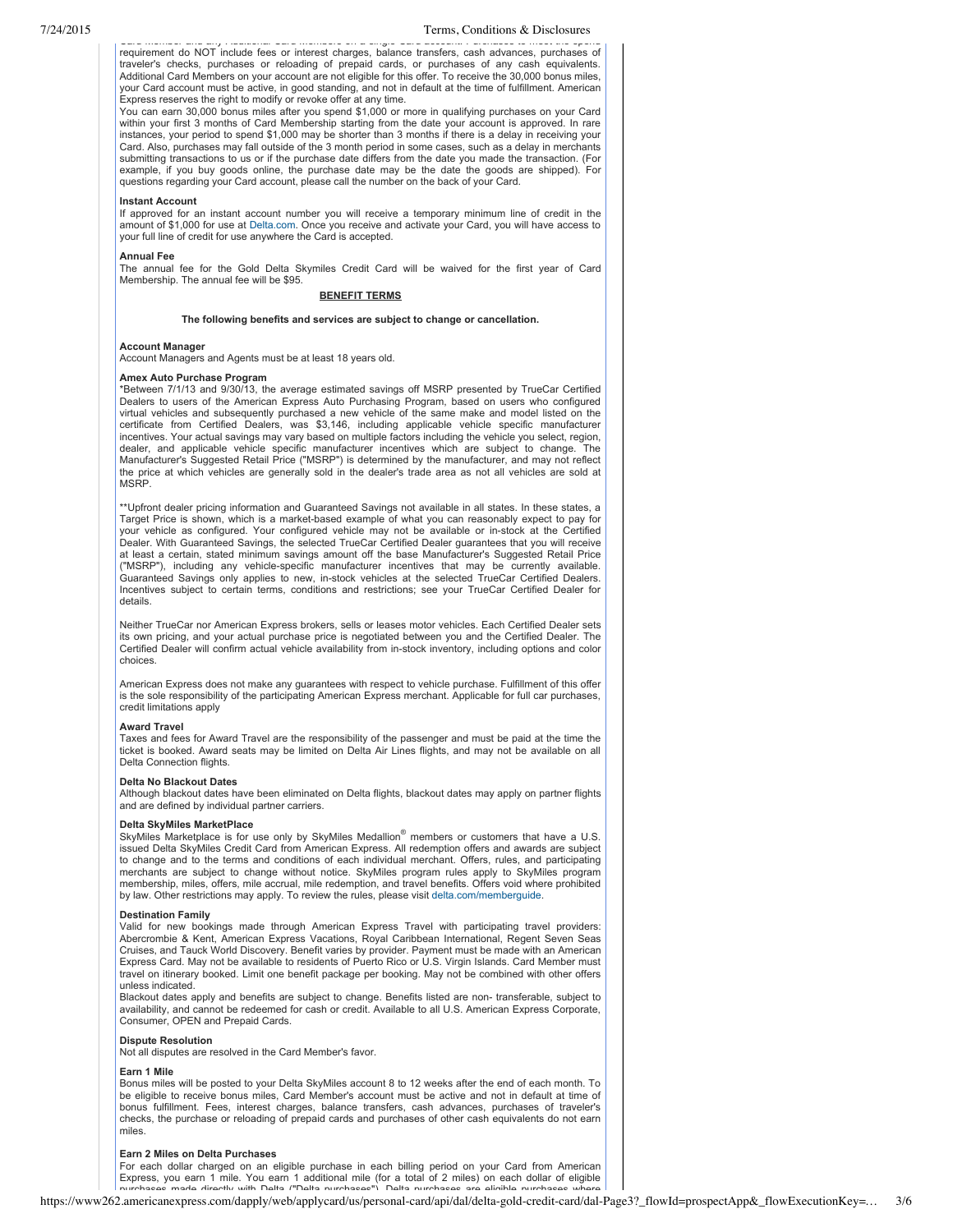# 7/24/2015 Terms, Conditions & Disclosures

purchases made directly with Delta ("Delta purchases"). Delta purchases are eligible purchases where Delta is the merchant of record, such as purchases via [delta.com](http://www.delta.com/), phone reservations, or ticket counters, such as upgrades, miles, seat selection, Delta Sky Club<sup>®</sup> membership or passes, and pre-purchased meals, and in-flight purchases of food, alcoholic beverages and audio headsets, movies, shows and video games accessed via Delta's seatback in-flight entertainment, on Delta-operated flights (eligible purchases do not include any other inflight purchases, such as inflight wireless internet access, shows, and movies accessed via a personal electronic device and associated services, Delta DutyFree, and charitable<br>contributions). Delta purchases include Delta Vacation® packages but not other all-inclusive packages.<br>Delta purchases inclu taken with the purchase of a fare that is eligible for SkyMiles mileage credit. Additional miles earned for Delta flight purchases made with the Delta SkyMiles Credit Card from American Express will be based on the total ticket price, including base fare, carrier-imposed surcharges and government-imposed taxes and fees. Eligible purchases mean purchases for goods and services minus returns and other credits. Eligible purchases do NOT include fees or interest charges, balance transfers, cash advances, purchases of travelers checks, purchases or reloading of prepaid cards, or purchases of other cash equivalents. Bonus miles will be posted to your Delta SkyMiles account 8 to 12 weeks after the end of each month. To be eligible to receive miles,your Card account must be active and not in default at the time of fulfillment. This offer is subject to change without notice.

## **Entertainment Access®**

Offer valid in select cities. During the specified sales period, tickets are available exclusively to all<br>American Express® Card Members (including Prepaid and International Cards). Tickets must be purchased with an American Express Card (including Prepaid and International Cards). Standard service charges apply. Offer is subject to availability. Not all seats are available and blackout dates apply. All sales final. No refunds. No exchanges. Offer may be changed or revoked at any time at the sole discretion of American Express. Some events may not be accessible to Card Members with disabilities.

# **First Checked Bag Free Medium**

Benefit is limited to Basic Card Members (not Additional Card Members) with the Gold, Platinum or Reserve Delta SkyMiles Credit Cards. Reservation must include the Basic Card Member's SkyMiles number. Fee waiver also available for passengers traveling in the same reservation as the Basic Card Member. Maximum nine waivers per reservation. New Card Members and Card Members upgrading from another Delta SkyMiles Credit Card product will be eligible for the checked baggage fee waiver benefit after receiving their Card from American Express. The first checked bag fee waiver will only be applied on flight segments which originate on a Delta or Delta Connection® carrier when you check-in with Delta for both a Delta marketed and Delta operated flight. Waiver is only for normal bag fee, if any, for the first checked bag that is not overweight and not oversize under Delta's applicable rules as set forth in Delta's contract of carriage. Additional terms, conditions and restrictions may apply. See [delta.com/firstbagfree](https://www.delta.com/firstbagfree) for details.

# **General Eligibility**

To be eligible to receive bonus miles, Card Member's account must be active and not in default at time of bonus fulfillment. Balance transfers, Express Cash, and U.S. Savings Bonds transactions do not apply.

# **Global Assist® Hotline**

While Global Assist<sup>®</sup> Hotline coordination and assistance services are offered at no additional charge from American Express, Card Members are responsible for the costs charged by third-party service providers. For full Terms and Conditions, see [americanexpress.com/GAterms.](http://www.americanexpress.com/GAterms)

# **InFlight Savings**

Card Members will receive a 20% savings in the form of a statement credit on eligible pre-purchased meals, in-flight purchases of food,alcoholic beverages and audio headsets, and movies, shows and video games accessed via Delta's seatback in-flight entertainment system, on Delta-operated flights. Savings do not apply to any other in-flight purchases, such as in-flight wireless internet access, shows, and movies accessed via a personal electronic device and associated services, Delta DutyFree, and charitable contributions. To receive the savings, Card Members must use their Delta SkyMiles Credit Card from American Express to complete the in-flight purchase. Savings will appear as a statement credit 6-8 weeks after the transaction is posted to the Card Member's Card account. Offer is subject to change without notice. Additional terms, conditions,and restrictions may apply. See <http://delta.com/mycardcan> for details.

# **Medallion Qualification Dollar Waiver**

Beginning January 1, 2014, if the Medallion Qualification Dollars (MQDs) threshold is not met for a Qualification Year, you can still qualify for Medallion status if you have earned the required Medallion Qualification Miles (MQMs) or Medallion Qualification Segments (MQSs) and make at least \$25,000 in Eligible Purchases within that Qualification Year on your Eligible Card. A Qualification Year is from January 1 to December 31 of a given year. The close of the Qualification Year is December 31, without regard to the time of the year that the credit Card account is opened. This means that for the first year of Card Membership, the Card Member's Eligible Purchase period may be less than twelve months. Eligible Purchases means purchases for goods and services minus returns and other credits. Eligible Purchases do NOT include fees, interest charges, balance transfers, cash advances, purchases of travelers' checks,<br>purchases or reloading of prepaid Cards, or purchases of other cash equivalents. Eligible Purchases made<br>by Additiona Purchase threshold. For purposes of calculating the Eligible Purchase threshold, Eligible Purchases will be combined across multiple Eligible Cards of the Basic Card Member if those Card accounts are linked to the same SkyMiles number. Eligible Cards are the following: Delta SkyMiles Options Credit Card, Delta SkyMiles Credit Card, Gold Delta SkyMiles Credit Card, Platinum Delta SkyMiles, Delta Reserve Credit Card, Delta SkyMiles Business Credit Card, Gold Delta SkyMiles Business Credit Card, Platinum Delta SkyMiles Business Credit Card and Delta Reserve for Business Credit Card from American Express. This benefit extends to Basic Card Members only (Additional Card Members are not eligible). Offer terms and conditions subject to change.

# **Medallion Status Upgrades**

Upgrades are subject to limited availability and may not be available on all flights or in all markets.

## **No Foreign Transaction Fees**

American Express will not charge any foreign transaction fee on the purchases you make outside of the United States with your Card. However, there may be circumstances where ATMs or merchants charge a fee on foreign transactions.

# **Priority Boarding**

Card Members are entitled to receive Zone 1 Priority Boarding on Delta flights. Benefit is limited to Basic Card Members (not Additional Card Members) with the Gold, Platinum or Reserve Delta SkyMiles Credit Cards. Reservation must include the Basic Card Member's SkyMiles number. Priority Boarding is also available for passengers traveling in the same reservation as the Basic Card Member. Maximum nine passengers per reservation receive the Priority Boarding. Priority Boarding will only be available on Delta and Delta Connection carrier operated flights. Delta does not offer Priority Boarding on Delta Shuttle ® flights. New Card Members and Card Members upgrading from another Delta SkyMiles Credit Card product from American Express will be eligible for the Priority Boarding benefit after receiving their Card from American Express. Offer is subject to change without notice. Additional terms, conditions and restrictions may apply. See [delta.com/mycardcan](http://www.delta.com/mycardcan) for details.

# https://www262.americanexpress.com/dapply/web/applycard/us/personal-card/api/dal/delta-gold-credit-card/dal-Page3?\_flowId=prospectApp&\_flowExecutionKey=… 4/6 **Reduced Delta Sky Club Access**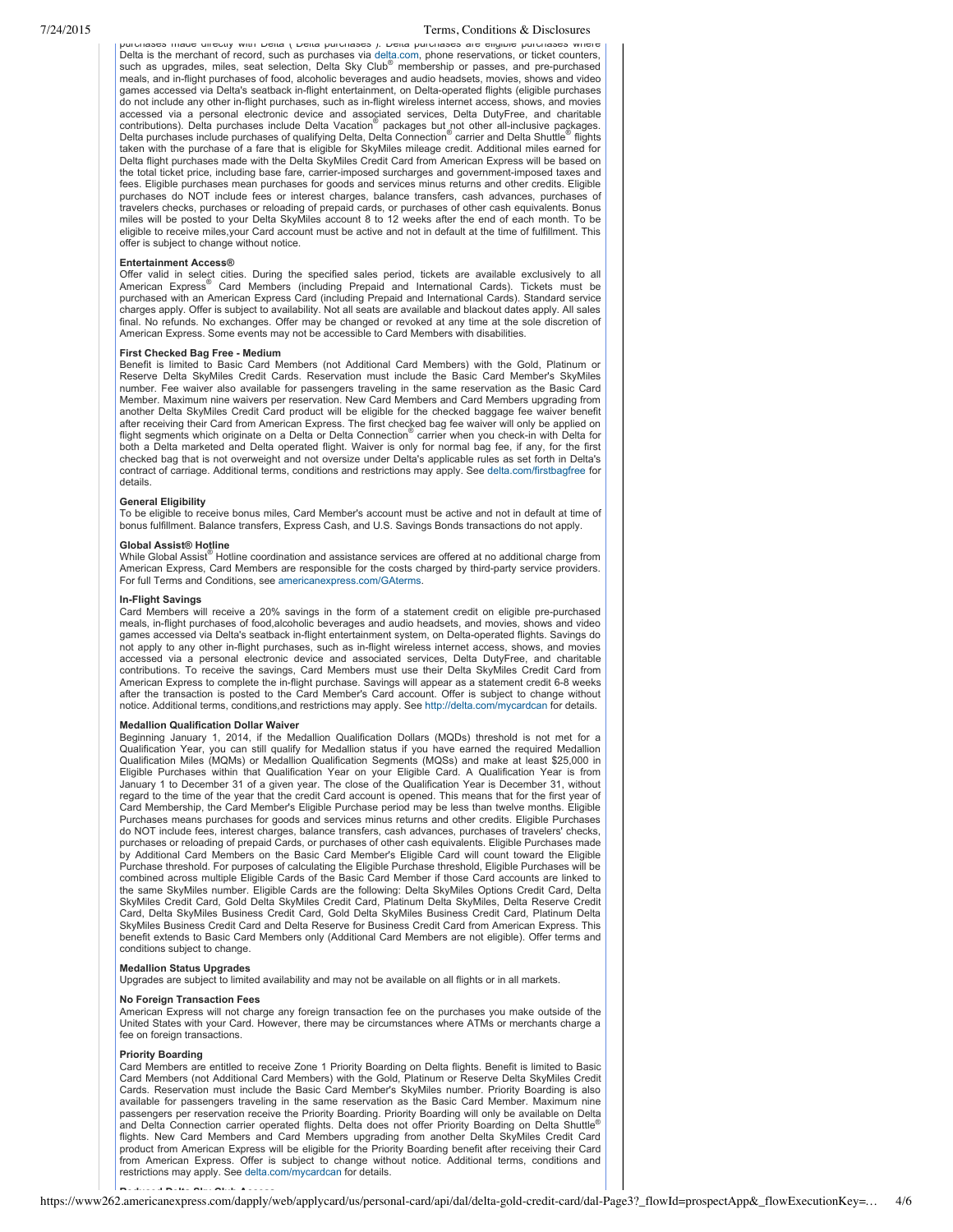# 7/24/2015 Terms, Conditions & Disclosures

**Reduced Delta Sky Club Access** Delta Sky Club<sup>®</sup> Reduced Rate benefit (\$29 per person) is limited to Gold and Platinum Delta SkyMiles Credit Card Members and up to two guests and may be used only in conjunction with same-day ticketed air travel on any airline. Benefit permits access to one Club location and is not transferable to another Club. Payment must be made in person with a Gold or Platinum Delta SkyMiles Credit Card. Children under 2 years of age may accompany the Card Member for free. Card Member must be at least 21 years of age to access Clubs with a self-service bar, unless accompanied by a parent or legal guardian who is also accessing the Club using the Reduced Rate benefit or as a Club member. Please drink responsibly. Partner lounges are not included. Note that amenities may vary among airport club locations. Meeting rooms may be reserved for a fee. All Delta Sky Club rules apply. To review the rules, please visit [delta.com/skyclub.](https://www.delta.com/skyclub) Offer and rules subject to change without notice. Additional restrictions may apply.

## **Return Protection**

Return Protection can refund you for eligible purchase(s) charged entirely on an eligible American Express **in the State and an eligible American Express** (81.000 per item and up to a maximum of \$1,000 per item and up to a per Card Member account per calendar year. Shipping and handling costs for the purchase will not be refunded. Items are eligible if they are in "like new" condition and if they cannot be returned to the merchant from which they were originally purchased. Certain purchases are not eligible for refund, e.g. motorized vehicles, perishable items, computer software, and jewelry. Other important exclusions apply. Purchases must be made in the 50 United States of America, the District of Columbia, Puerto Rico or the U.S. Virgin Islands. You may be required to send the purchased item to us, in which case we will reimburse you for shipping cost. To be eligible for claim payment, your account must be in good standing on the eligible card that maintains the original charge. Return Protection is subject to additional important terms, conditions and exclusions. For full Terms and Conditions, see [americanexpress.com/RPterms.](http://www.americanexpress.com/RPterms)

## **Roadside Assistance Hotline**

Roadside Assistance Hotline is a 24hour dispatch hotline that can send a tow operator or locksmith to assist in an emergency situation. While Roadside Assistance Hotline is available at no additional charge, the Card Member will be charged for any services or goods provided. Tow operator or locksmith can provide the following services: towing, winching, jump starts, flat tire change when Card Member has a workable spare, lockout service when key is in vehicle and delivery of up to 2 gallons of fuel. Services are available when traveling within the United States, Canada, Puerto Rico and the U.S. Virgin Islands and only when Card Member is present with the eligible vehicle. This product does not cover some vehicles, e.g. rental vehicles, motorcycles, taxicabs, unlicensed vehicles, tractors and trucks over 10,000 lbs gross vehicle weight. Other important exclusions apply. We may be unable to provide you with coordination and assistance services in case of inclement weather or on roadways which restrict access to certain service providers. Lockout service may be unavailable for vehicles with transponder keys. Subject to additional important terms, conditions and exclusions. For full Terms and Conditions, call 855-431-1156 or see [americanexpress.com/RAterms.](http://www.americanexpress.com/RAterms)

# **Seller of Travel**

American Express Travel Related Services Company, Inc. acts solely as sales agent for travel suppliers and is not responsible for the actions or inactions of such suppliers. We want you to be aware that certain suppliers pay us commissions and other incentives for reaching sales targets or other goals, and may also<br>provide incentives to our travel counselors. For more information please visit provide incentives to our travel counselors. For more information please visit [www.americanexpress.com/travelterms](https://www.americanexpress.com/travelterms)

California CST#1022318, Washington UBI#600-469-694, Iowa TA#002, Nevada NV#2001-0126.

#### **ShopRunner**

# **Enrolling in the Benefit.**

To get the free ShopRunner membership benefit compliments of American Express (the ""benefit""), you must go to [www.shoprunner.com/americanexpress](http://www.shoprunner.com/americanexpress) and verify your eligibility for the benefit with an eligible Card account number and then completing the sign up for a ShopRunner membership account (""ShopRunner account""). For details on how the ShopRunner membership works, please see the ShopRunner Terms and Conditions at <https://www.shoprunner.com/terms/sr/> which govern the use of your ShopRunner membership benefit.

You may also be able to enroll in this benefit through access provided to ShopRunner at participating online stores or through an email provided by American Express if it has determined that you have an eligible Card.

An ""eligible Card"" means an American Express U.S. Consumer or Small Business credit or charge Card that is not cancelled and that is issued to you by a U.S. banking subsidiary of American Express. Prepaid cards and products, American Express Corporate Cards and American Express-branded cards or account numbers issued by other financial institutions are not eligible. ShopRunner will verify with American Express the eligibility of your credit or charge card account number for the benefit. **Maintaining the Benefit.**

To maintain this benefit on your ShopRunner account, you must maintain an eligible Card. The benefit may be cancelled on your ShopRunner account if you do not have an eligible Card. You can maintain only one benefit per eligible Card.

During your enrollment in the benefit, ShopRunner and American Express will verify your benefit eligibility. **Treatment of Existing ShopRunner Memberships.**

If you enroll in the benefit and sign up with an existing ShopRunner account, ShopRunner will cancel the term of your existing ShopRunner account.

If you paid a fee for any unused portion of the cancelled term of membership, ShopRunner will provide you with a pro rata refund for that portion in accordance with ShopRunner's refund policy. The refund will be processed within 24 weeks after enrollment and will be issued to the payment method you used to pay the fee.

If a portion of the cancelled term of membership was promotional or free, the free period will be cancelled by ShopRunner and forfeited by you. If you currently have a free or promotional membership on your ShopRunner account, you should consider whether to enroll in the benefit at this time. **General Terms.**

An eligible Card can be used to verify eligibility for only one benefit enrollment. American Express may receive and use your personal data from ShopRunner, which may include personally identifiable information and credit card information, to determine eligibility and further develop features and services related to the benefit. American Express may send you emails regarding your enrollment in this benefit. Any information American Express collects from you or from ShopRunner shall be governed by the American Express Online Privacy Statement ([https://www.americanexpress.com/privacy\)](https://www.americanexpress.com/privacy). American Express may change, modify, cancel, revoke, or terminate this benefit at any time.<br>You can review these Terms and Conditions at any

You can review these Terms and Conditions at any time by visiting [https://www.shoprunner.com/terms/amex/.](https://www.shoprunner.com/terms/amex/)"

# **SkyMiles General Disclosure**

All SkyMiles program rules apply to SkyMiles program membership, miles, offers, mile accrual, mile redemption, and travel benefits. To review the rules, please visit [delta.com/memberguide.](http://delta.com/memberguide) Partner airline benefits are subject to change and subject to the terms and conditions of each partner. Partner offers are subject to the terms and conditions of each individual offer. Offers are void where prohibited by law. Offers are subject to change without notice. Other restrictions apply.

# **SkyMiles Online Auction**

All SkyMiles Online Auction rules apply, visit delta.com/skymilesauction for more details. All Delta SkyMiles program rules apply. To review the rules, please visit delta.com/memberguide. Offers, prices and